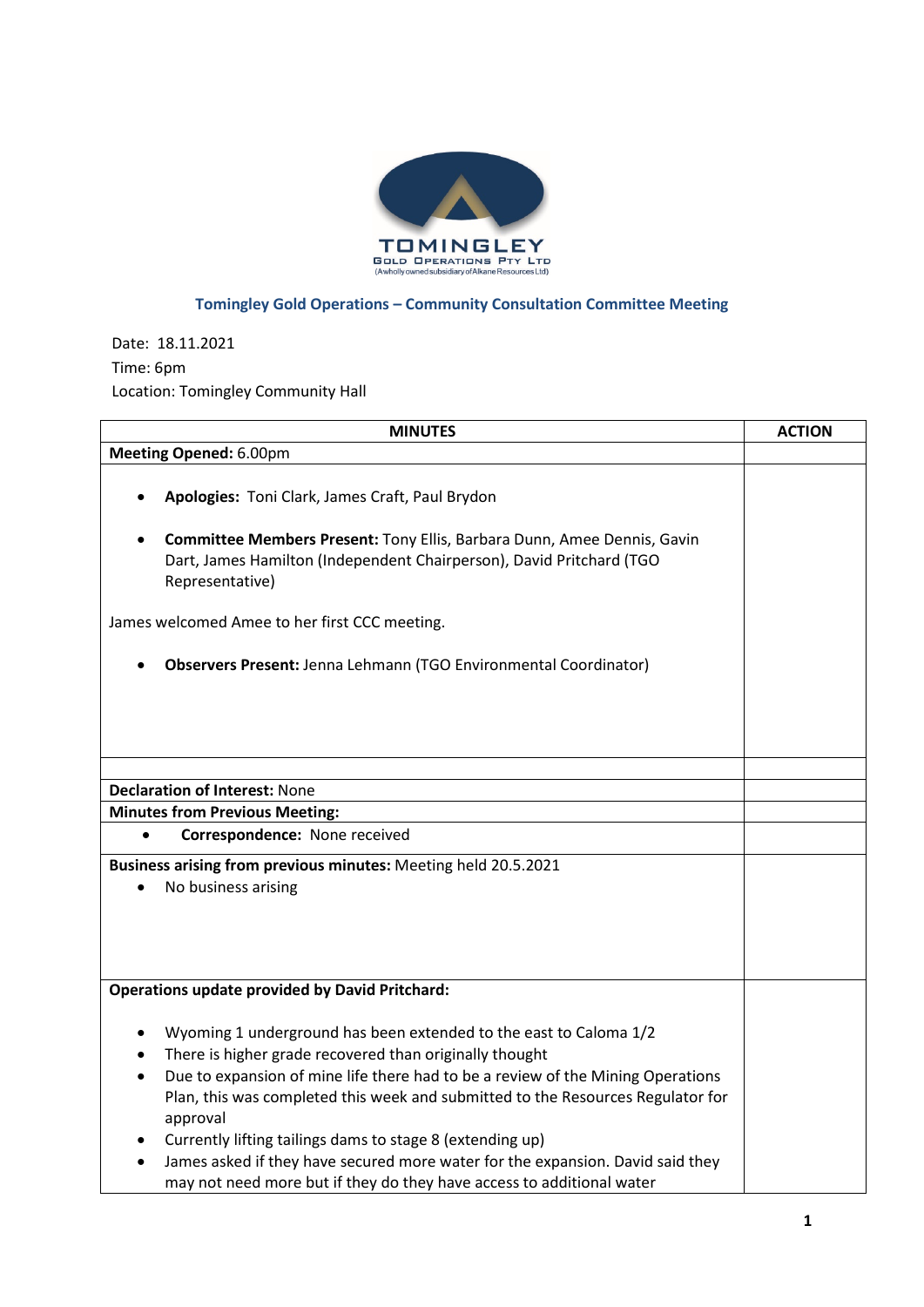| <b>MINUTES</b>                                                                                                                                                                                                                                                                                                                                                                                                                                                                                                                                                                                                                                                                                                                                                                                                                                                                                                                                                                                                                                                                                                                                                                                                                                                                                                                                                                                                  | <b>ACTION</b> |
|-----------------------------------------------------------------------------------------------------------------------------------------------------------------------------------------------------------------------------------------------------------------------------------------------------------------------------------------------------------------------------------------------------------------------------------------------------------------------------------------------------------------------------------------------------------------------------------------------------------------------------------------------------------------------------------------------------------------------------------------------------------------------------------------------------------------------------------------------------------------------------------------------------------------------------------------------------------------------------------------------------------------------------------------------------------------------------------------------------------------------------------------------------------------------------------------------------------------------------------------------------------------------------------------------------------------------------------------------------------------------------------------------------------------|---------------|
| There was an environmental incident in May where a supplier of diesel to the<br>$\bullet$<br>mine spilt diesel. Fortunately the diesel was contained in a bunded area. The EPA<br>were notified and attended site. The diesel transport company engaged a<br>remediation company to clean up the site. 600 tonnes of contaminated soil<br>removed off site and TGO have not been subject to enforcement action by the<br><b>EPA</b><br>In May there was a three day on site environmental audit. The auditor made<br>٠<br>minor recommendations for improvement in relation to how information is<br>captured and managed. The Government's Department of Planning wrote saying<br>they were happy with how the mine site is being managed<br>The EPA filmed on site to develop promotional material for their own organisation<br>٠<br>to assist in attaining employees<br>Due to the mine's expansion and its' impact on Bio Physical Strategic Agricultural<br>Land they had to demonstrate how it will improve land which is not to be mined.<br>This will form part of the EIS                                                                                                                                                                                                                                                                                                                             |               |
| <b>Community Information and feedback:</b>                                                                                                                                                                                                                                                                                                                                                                                                                                                                                                                                                                                                                                                                                                                                                                                                                                                                                                                                                                                                                                                                                                                                                                                                                                                                                                                                                                      |               |
| As of this week the Narromine Council have approved the funding for;<br>$\bullet$<br>Gorillas RUFC, infrastructure upgrade, \$15,000<br>Narromine High School, senior students Sydney trip, \$1,200<br>Narromine High School, junior students Great Aussie Bush Camp, \$2,500<br>$\overline{\phantom{a}}$<br>Narromine Hospital Auxiliary, medical equipment, \$5,000<br>$\overline{\phantom{a}}$<br>Tomingley Christmas Festival, entertainment, marketing & insurance, \$6,239<br>$\overline{\phantom{a}}$<br>Amee provided an overview of the event<br>Teacher Earth Science Education Programme, educational resources, \$2,286<br>$\qquad \qquad \blacksquare$<br>Jenna provided an overview of how the resources will assist local teachers<br>Tomingley Picnic Race Club, family trivia night, \$2,500<br>Narromine Rotary, on site food fan each month. An amount is paid to assist<br>$\qquad \qquad \blacksquare$<br>with overhead costs associated with operating the van.<br>Housing Plus applied for \$25,000 to provide respite care in Dubbo. While it was<br>acknowledged the service is important it was declined as it is outside the Narromine Shire<br>The recent mice plague has caused faults to AC units of residents in the village. At<br>the mines expense they have been repaired or replaced. This is part of the noise<br>reduction programme<br>There were no complaints received |               |
| <b>General Business:</b>                                                                                                                                                                                                                                                                                                                                                                                                                                                                                                                                                                                                                                                                                                                                                                                                                                                                                                                                                                                                                                                                                                                                                                                                                                                                                                                                                                                        |               |
| James advised the committee he had continued to follow up with Susan Benedyka<br>her earlier offer of providing examples of town landscapes in dry climates. Susan<br>sent an email listing names of towns<br>James read out the resignation email from Ben Rees<br>٠<br>James read out an email from James Craft explaining he will no longer be a<br>councillor representative as he won't be standing in the coming election<br>Committee discussed Ben's resignation and how Greg Cannon may replace Ben as<br>Greg has expressed an interest in joining the CCC. James said he would write to<br>the DPIE and request Greg's appointment to the CCC. Due to the recent                                                                                                                                                                                                                                                                                                                                                                                                                                                                                                                                                                                                                                                                                                                                     |               |